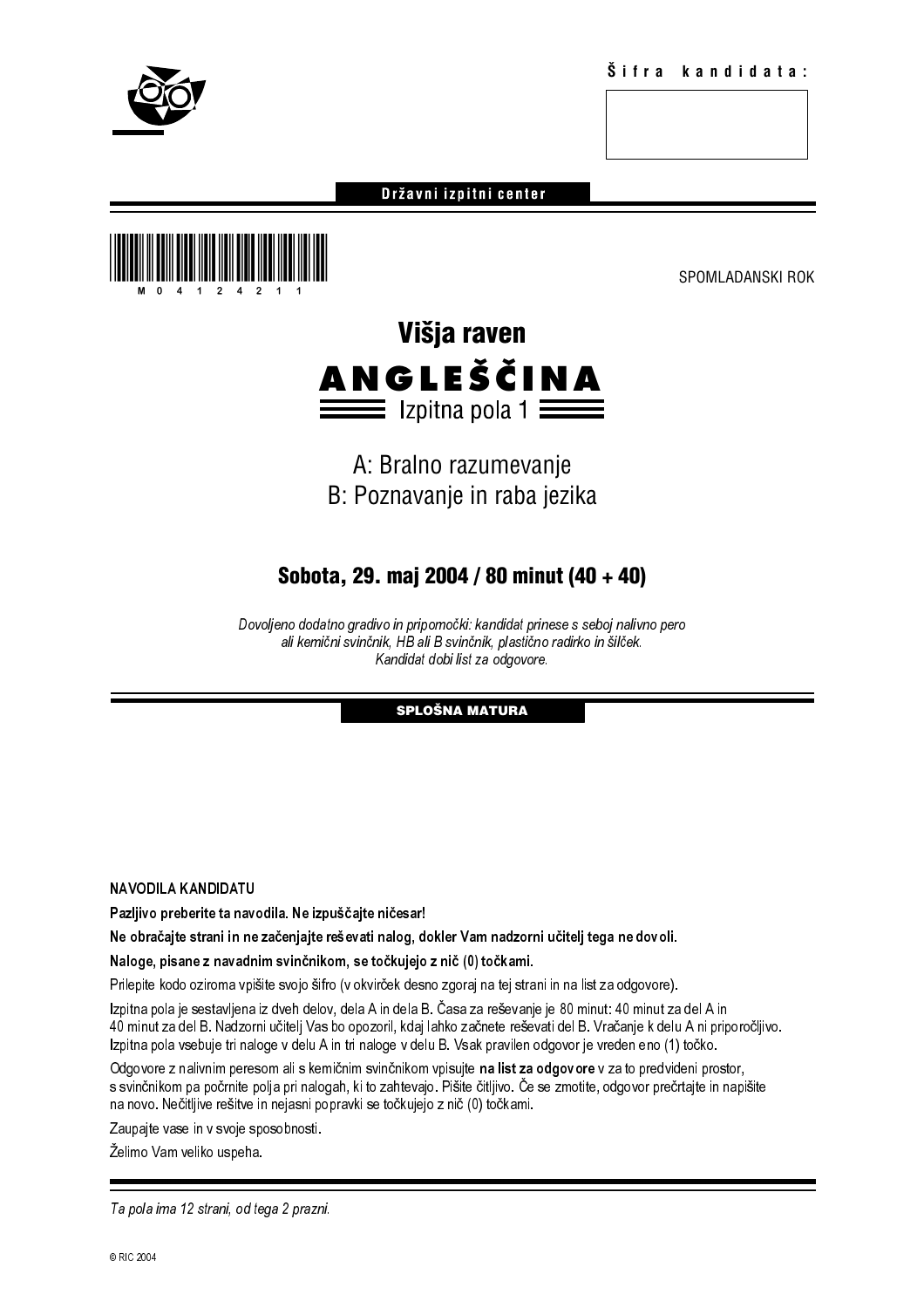# A: BRALNO RAZUMEVANJE (Čas reševanja: 40 minut)<br>READING TASK 1: SHORT ANSWERS<br>Answer in note form in the spaces provided on the answer<br>Example:<br>O. Where is the birthplace of hurricanes?<br>Now is the birthplace of hurricanes?

Market *in note form* in the spaces pro<br> **Example:**<br>
0. Where is the birthplace of hurricanes?<br> **Rider:**<br>
1. Why is weather forecasting for Africa<br>
2. Who co-operated with Dr Thorncroft a<br>
3. Why is the jet changeable?<br>
4. A  $\overline{A}$  control  $\overline{A}$  and  $\overline{A}$  and  $\overline{A}$  and  $\overline{A}$  and  $\overline{A}$  and  $\overline{A}$  and  $\overline{A}$  and  $\overline{A}$  and  $\overline{A}$  and  $\overline{A}$  and  $\overline{A}$  and  $\overline{A}$  and  $\overline{A}$  and  $\overline{A}$  and  $\overline{A}$  and  $\overline{A}$ 

### *Example:*

# Answer <u>in note form</u> in the spaces provided on the answer sheet.<br>
Example:<br>
O. Where is the birthplace of hurricanes?<br> **Riders on the storm**<br>
1. Why is weather forecasting for Africa unreliable?<br>
2. Who co-operated with D 0. Where is the birthplace of hurricanes?<br> **Riders on the storm**<br>
1. Why is weather forecasting for Africa unreliable?<br>
2. Who co-operated with Dr Thomcroft and Dr Parker?<br>
3. Why is the jet changeable?<br>
4. Who does Thomcr Riders on the storm

- 1. Why is weather forecasting for Africa unreliable?
- 2. Who co-operated with Dr Thorncroft and Dr Parker?
- $\frac{1}{2}$   $\frac{1}{2}$   $\frac{1}{2}$   $\frac{1}{2}$   $\frac{1}{2}$   $\frac{1}{2}$   $\frac{1}{2}$   $\frac{1}{2}$   $\frac{1}{2}$   $\frac{1}{2}$   $\frac{1}{2}$   $\frac{1}{2}$   $\frac{1}{2}$   $\frac{1}{2}$   $\frac{1}{2}$   $\frac{1}{2}$   $\frac{1}{2}$   $\frac{1}{2}$   $\frac{1}{2}$   $\frac{1}{2}$   $\frac{1}{2}$   $\frac{1}{2}$  3. Why is the jet changeable?
- 4. Who does Thorncroft compare the cyclone with?
- 5. What is crucial for a cyclone to grow into a hurricane?
- 6. Where does the cyclone weaken?
- 7. What makes regular weather observation across countries impossible?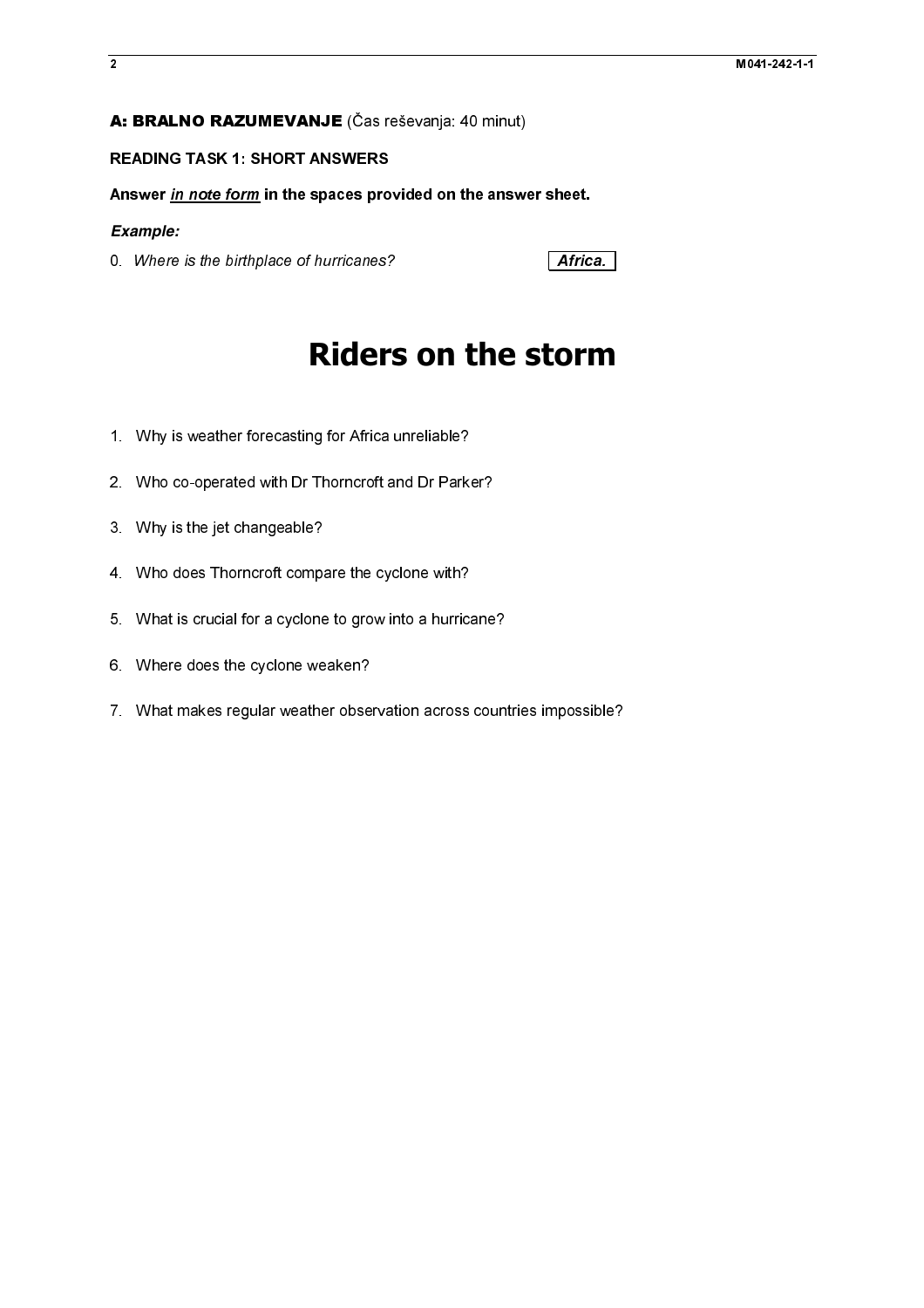# Riders on the storm

Adapted from an article in The Guardian, 14 September 2000, by Sanjida O'Connell 

The fantasy is to be there when a hurricane is forming, says Doug Parker, from the University of Leeds. He and colleague Chris Thorncroft, from Reading University, have just returned from the birthplace of hurricanes. Their aim was to discover what turns a stiff breeze into a devastating cyclone.

Hurricanes are born over the plains and mountains of Central and West Africa from what is known as the African easterly jet, a jet of air moving east to west, which can sometimes end up in America with horrifying consequences. There is another equally important reason for investigating the African easterly jet: there is still no decent weather forecasting system that can predict when a drought or a monsoon will hit Africa, nor even how the jet affects daily weather patterns. "At the moment we don't have much of a clue because there's so few data going in to the models," says Thorncroft.

Dr Thorncroft and Dr Parker, along with an RAF crew and a team of scientists from the Met Office collected data on pressure, temperature, humidity and wind speed between Cape Verde and Niamey in Niger by dropping 110 data gathering instruments attached to mini parachutes from a Hercules aircraft called Snoopy. Each one radioed back the information; at nearly £500 a pop, it's not cheap, but they hope to generate crucial information about hurricane formation.

The jet is spawned west of the Ethiopian highlands and is inherently unstable because of the difference in temperature of the lands it is travelling over: it could be as hot as 40ºC over the Sahara, through to 26ºC around coastal regions. When the cool, moist air from the Atlantic meets hot desert air, there is an unequal distribution of pressure causing waves to form. These waves are swept along by the remainder of the jet: they can be up to 3,000km long.

There are a number of factors which change the wave from a benign weather system to something rather more sinister. One of the main factors is the temperature of the sea. If the wave is very low down, about a kilometre from the ground, it can grow by extracting energy from the warm ocean. Heat travels from the ocean to the wave, warming it and causing the wave to break off and begin to spiral in a vortex pattern. As the centre warms and increases in energy, more air is sucked in.

"It's like ice skaters bringing their arms in so that they spin faster," explains Thorncroft.

The faster the cyclone spins, the more heat it draws from the ocean. The cyclone travels across the sea towards America picking up speed and energy and can grow large enough to become a hurricane. What can stop it is vertical shear – a strong difference in wind speed between upper and lower levels. The current theory is that the temperature of the sea can be used to predict the maximum intensity of a cyclone, and although Thorncroft thinks this is a factor, he believes that the degree of vertical shear is also crucial. Once the cyclone gets to the US, it loses energy when it hits the land; even a hurricane will eventually fizzle out. Some head north and interact with weather systems from Europe. A big hurricane may reach the UK and can have a significant impact on wind and rainfall.

Thorncroft and Parker hope that their data will not only help predict hurricane formation and drought patterns in Africa, but could also be used to update the current models. By making forecasts using European models with and without the data the team is gathering, it will be possible to see how accurate the models are, and if they can be improved.

"It's the responsibility of every country to make observations and share them globally," says Thorncroft. "But if our data had a major impact on hurricane prediction and on understanding tropical weather systems, would anyone want to pay to collect data routinely? It's in the interest of everyone," he adds. This may be, but obtaining global funding and co-operation could prove as difficult as getting an accurate weather forecast.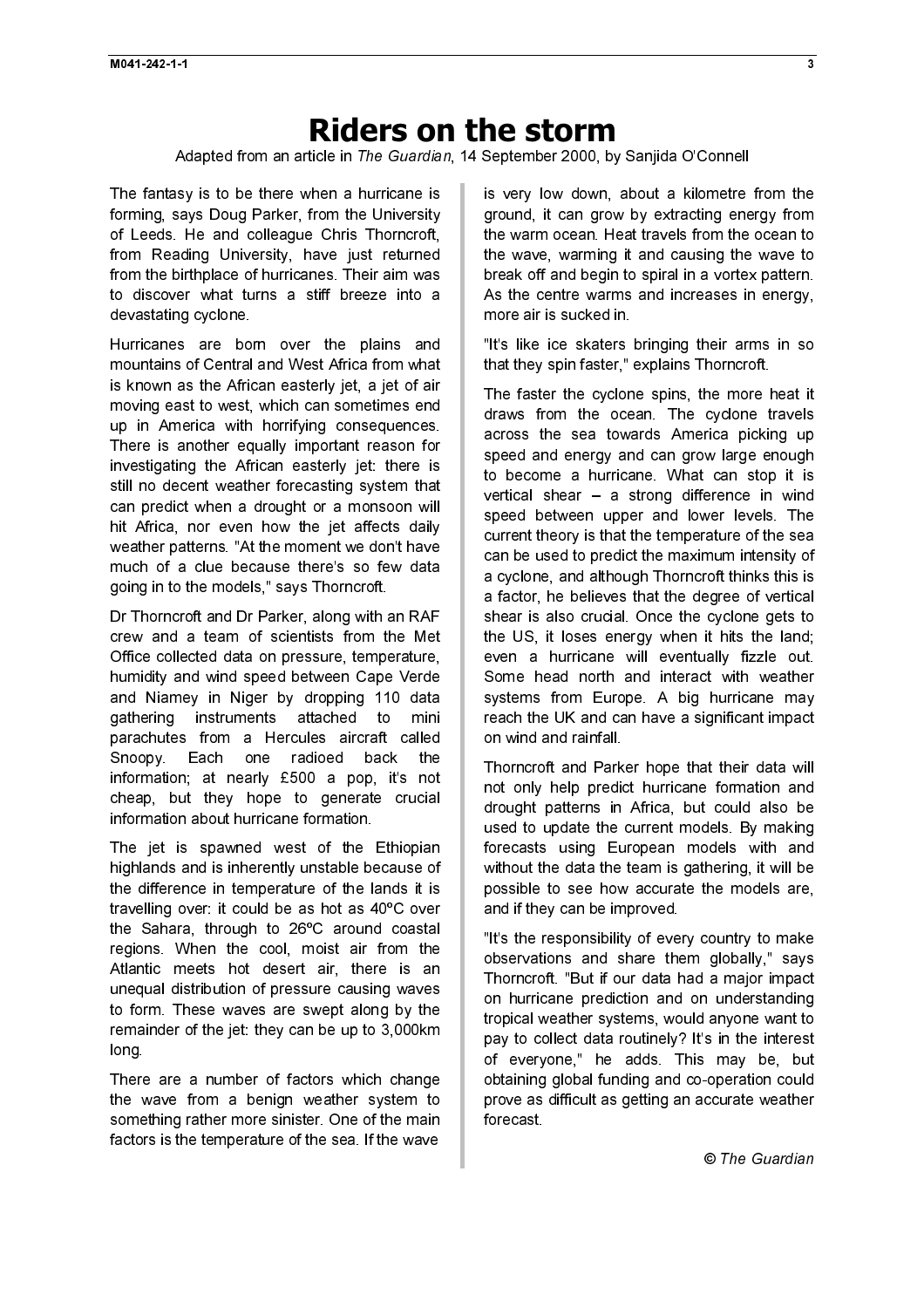### READING TASK 2: GAPPED TEXT

In the following extract 9 sentences have been removed.

Choose from sentences A–J the one which fits each gap 1–9. There is one EXTRA sentence which you do not need.

Write your answer on the answer sheet and shade in the appropriate circle.

There is an example at the beginning: Gap 0.

### The spa attraction

Adapted from an article in The Guardian, 14 July 2001, by Bob Maddams

The morning started with a "gross fango" and ended with a "mega brain". Well, don't they all? I was in Portorož, on Slovenia's Adriatic coast, a stone's throw from Trieste, over the Italian border. Slovenia is an up-and-coming centre for thermal tourism.  $\boxed{0}$  | K |

The secret lies in the particular salt that is found in the mud, which, when combined with seawater, or the thermal water that bubbles up from the earth, creates a variety of treatments that produce healing effects on the body and boost well being.  $\boxed{1}$  I was here to experience some serious pampering. This was a first for me, never having been to anything remotely resembling a health spa before, and it began with a half-day programme of treatments at the Palace Hotel.

There is an example at the beginning: Gap 0.<br>
The morning started with a "gross fango" and en<br>
Portorož, on Slovenia's Adriatic coast, a stone's<br>
an up-and-coming centre for thermal tourism. ....<br>
The secret lies in the p an up-and-coming centre for thermal tourism.  $\underline{\phantom{0}}\_E$ <br>The secret lies in the particular salt that is found in the m<br>the thermal water that bubbles up from the earth, creates<br>effects on the body and boost well being. Medical formalities completed I was given the green light and led off for my first session, the curiously named "gross fango". The Palace Hotel's brochure told me that "fango" is a form of salt mud. In particular, it is Istrian clay containing high concentrations of minerals. \_\_2\_\_ (They were the first to catch on to the healing effects of the salts in the waters in this area.) A stern looking assistant, who had as much starch in her manner as there was in her white coat, gave me a skimpy thong to change into. A large plastic bucket was filled with the "fango", which glopped from an industrial-size rubber hose. \_\_3\_\_ "Please sit," she said, pointing to the wobbly mound of sticky, dark brown goo, which looked like a giant cow pat. I settled my naked posterior gingerly into the mud and slithered down into a lying position on my back. 4 It also oozed out from between her fingers in large dollops as she scooped up fistfuls of the "fango" and smeared it liberally all over me. Then she wrapped me in a sheet of plastic and rolled me in fluffy white towels, and left me to cook for 20 minutes. \_\_5\_\_

The next treatment was reflexology. I was stretched out on a massage table while a man prodded and pulled, stretched and squished, rubbed and rotated my feet for a good half an hour. I already knew that the point of reflexology is that all the parts of the body are connected to your feet, and that all-over health and well being can be promoted by having your feet massaged. \_\_6\_\_ By the end of it, my feet felt great.

In the Vichy massage, a woman in a white coat laid me face down on a table and trained a steel pipe over the length of my body. Thermomineral water spurted from half-a-dozen jets. The woman told me that it contained elements – in this case mainly sulphur and sodium chloride – which were very good for me.  $\boxed{7}$  The overall effect was extremely relaxing.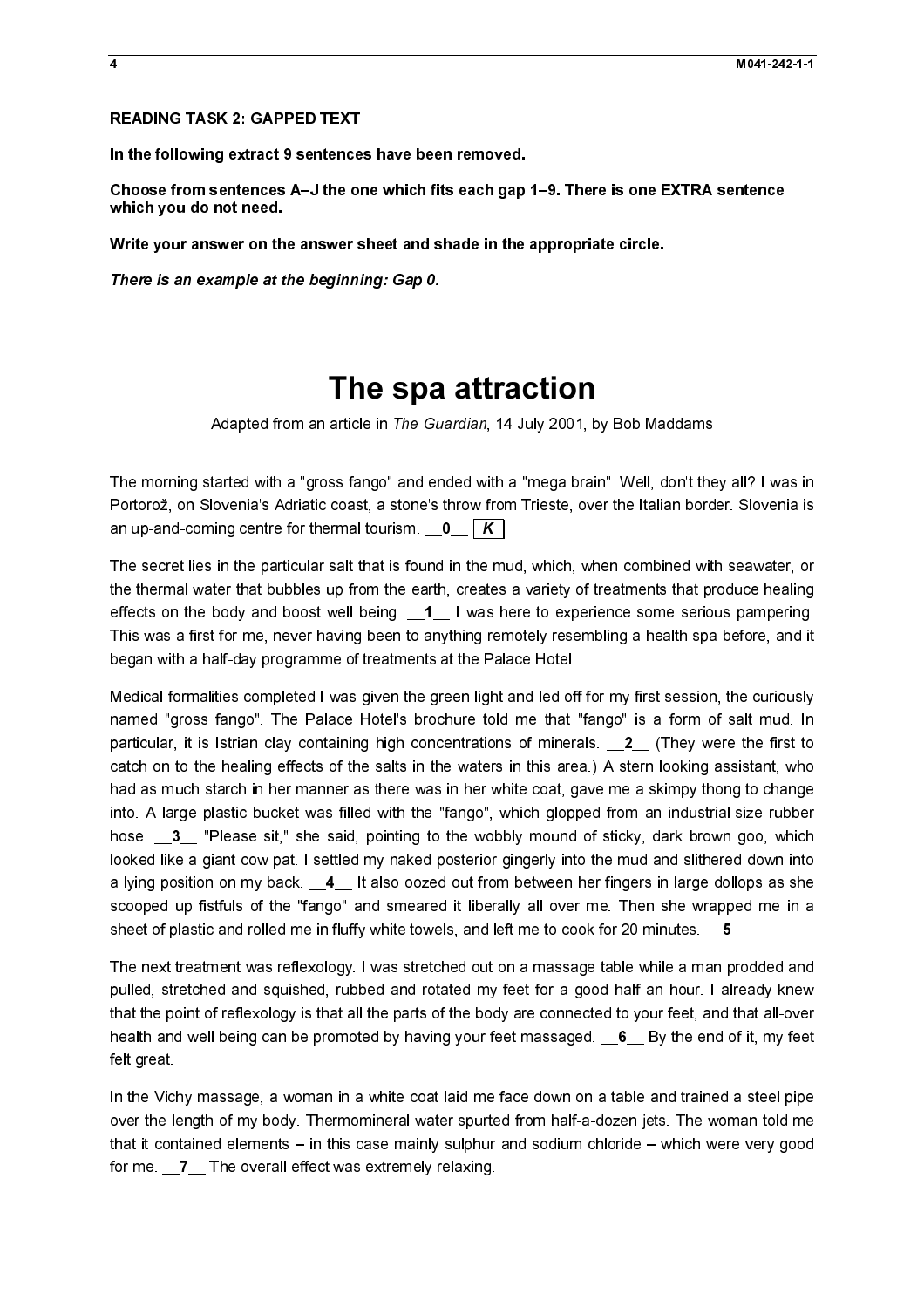The "mega brain" session, which sounded like something out of a James Bond film, took place in a small room. I was seated in a comfortable armchair and a footstool was positioned under my feet.  $8$ <sub>\_</sub> A pair of headphones was placed over my ears from which emanated a continuous series of buzzes that occasionally varied in pitch, and which lasted for half an hour. No one was able to tell me exactly what it was supposed to do, but my guess was that it was a relaxation aid – not that I am any kind of expert, you understand, but simply because I nodded off.

Gaining a few pounds, or lire to be exact, is the name of the game in the evenings. **9** As gaming in Slovenia is tax free the Italians flood in from across the border in large numbers. To encourage them further the Slovenes allow them to play in their own currency, which is quite a neat trick. It namely creates the notion that they'll be going home with some. £20 bought me a large stack of chips which kept me going for an hour on the roulette and blackjack tables, before I lost it all.

© The Guardian

- 
- 
- 
- 
- A It took almost as long to wash the "fango" off in the shower.<br>
B Then the hi-tech stuff began.<br>
C While I was being caressed by the warm water, she also app<br>
D There are casinos everywhere.<br>
E All the casinos were very r B Then the hi-tech stuff began.<br>
C While I was being caressed b<br>
D There are casinos everywher<br>
E All the casinos were very rela<br>
a single tuxedo.<br>
F What I was not prepared for v<br>
G Like most 21st-century visitor<br>
H She p C While I was being caressed by the warm water, she also applied oils.<br>
D There are casinos everywhere.<br>
E All the casinos were very relaxed in terms of atmosphere, and I saw Ic<br>
a single tuxedo.<br>
F What I was not prepared D There are casinos everywhere.<br>
E All the casinos were very relaxe<br>
a single tuxedo.<br>
F What I was not prepared for wa:<br>
G Like most 21st-century visitors,<br>
H She poured out half of the conte<br>
I My nose told me that it mu a single tuxedo.
- 
- 
- 
- F What I was not prepared for was how relaxing I found the experience.<br>
G Like most 21st-century visitors, I had not come for the cure.<br>
H She poured out half of the contents of the bucket in the middle of a ma<br>
I My nose G Like most 21st-century visitors, I had not come for the cure.<br>
H She poured out half of the contents of the bucket in the middelical My nose told me that it must have also contained elements of along time ago, before eve H She poured out half of the contents of the bucket in the middle of a massage table.<br>
I My nose told me that it must have also contained elements of something that had d<br>
a long time ago, before even the Romans.<br>
J The mu a long time ago, before even the Romans.
- 
- E All the casinos were very relaxed in terms of atmosphere, and I saw lots of T-shirts and not<br>a single tuxedo.<br>F What I was not prepared for was how relaxing I found the experience.<br>G Like most 21st-century visitors, I ha I My nose told me that it must have also contained elements of something that had died<br>a long time ago, before even the Romans.<br>J The mud went everywhere.<br>K It is popular with people from all over Europe for its Mediterran J The mud went everywhere.<br>K It is popular with people from the unhurried charm. K It's popular with people from all over Europe for its Mediterranean climate and relaxed,<br>unhurried charm. unhurried charm.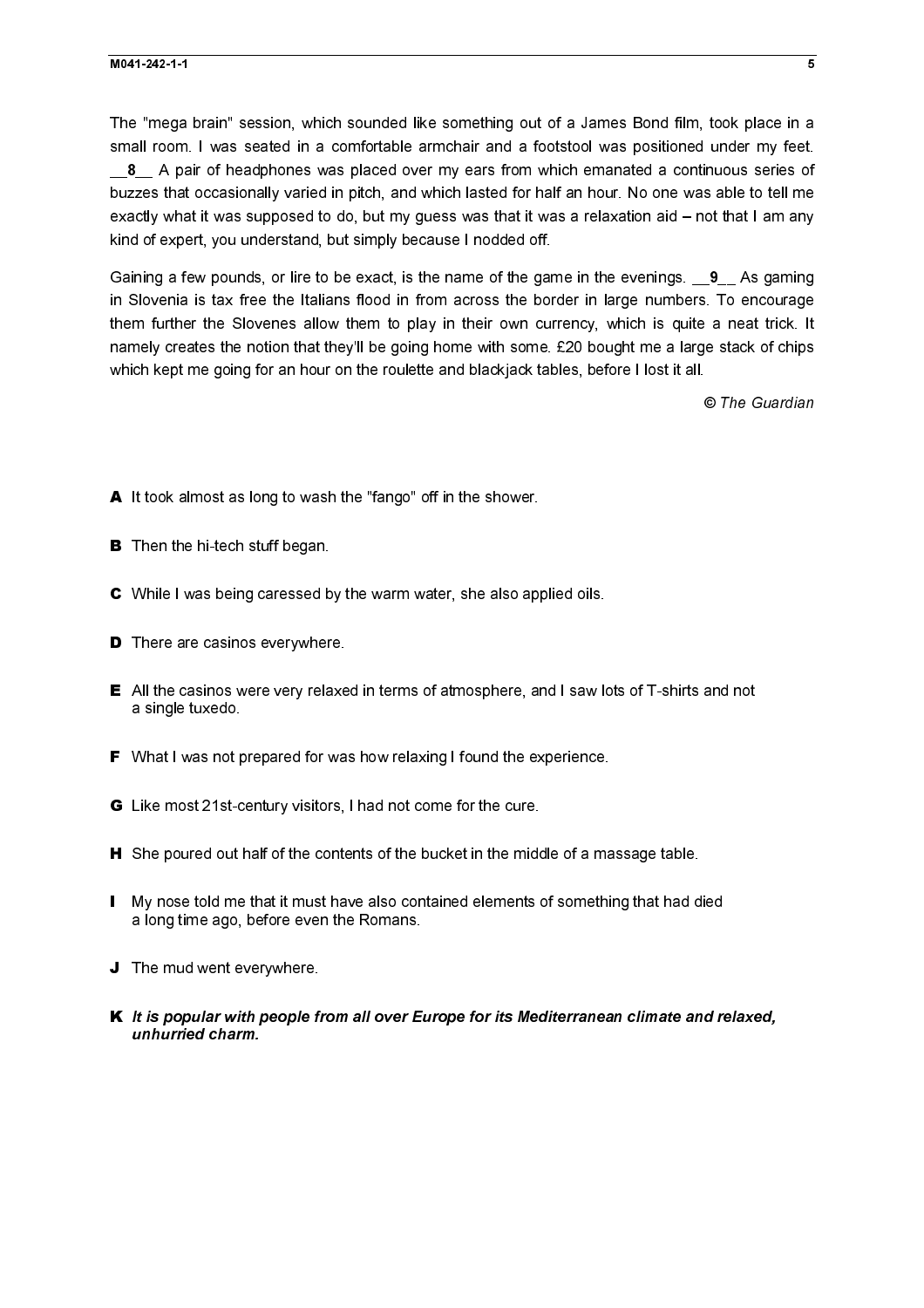### READING TASK 3: TRUE / FALSE / NOT GIVEN

Decide whether the following statements are TRUE / FALSE or NOT GIVEN.

Tick  $(\checkmark)$  the appropriate column on your answer sheet and shade in the appropriate circle.

### *Example:*

 $\overline{0}$ . Manga can be compared to western comics.

|  | - |
|--|---|
|  |   |

# Comic relief

- 1. Manga authors show how the Japanese really think.
- 2. Businessmen criticise the financial mangas.
- 0. Manga can be compared to western commos.<br>
Commic relief<br>
1. Manga authors show how the Japanese really think.<br>
2. Businessmen criticise the financial mangas.<br>
3. The weekly Young sells more consored than Japanese.<br>
4. U 3. The weekly Young sells more copies than Shonen Jump.
- 4. UK teen magazines are more censored than Japanese.
- 5. There are three manga superstores in Tokyo.
- 3. UK teen magazines are more censored than Japanese.<br>5. There are three manga superstores in Tokyo.<br>6. Mangas help Japanese readers to cope with everyday life<br>7. Tezuka's manga characters have western body features.<br>8. Th 6. Mangas help Japanese readers to cope with everyday life.
- 7. Tezuka's manga characters have western body features.
- 8. The 70s favoured mangas inspired by Japanese culture.
- 9. Modern manga conventions have remained the same.
- 2. Businessmen criticise the financial mangas.<br>
3. The weekly Young sells more copies than *Shonen Ju*<br>
4. UK teen magazines are more censored than Japane<br>
5. There are three manga superstores in Tokyo.<br>
6. Mangas help Jap 2. The weekly Young sells more copies than SI<br>2. UK teen magazines are more censored than<br>3. There are three manga superstores in Tokyc<br>3. There are three manga superstores in Tokyc<br>3. The 70s favoured mangas inspired by J 4. There are three manga superstores in Tokyo.<br>6. Mangas help Japanese readers to cope with everyday li<br>7. Tezuka's manga characters have western body features<br>8. The 70s favoured mangas inspired by Japanese culture.<br>9. Mo 5. Mangas help Japanese readers to cope with e<br>7. Tezuka's manga characters have western bod<br>8. The 70s favoured mangas inspired by Japane<br>9. Modern manga conventions have remained th<br>10. Male manga artists are gaining gro Figure 1. The TOs favoured mangas inspired by Japanese culture.<br>
6. The 70s favoured mangas inspired by Japanese culture.<br>
9. Modern manga conventions have remained the same.<br>
10. Male manga artists are gaining ground agai 7. Tezuka's manga characters have western body features.<br>8. The 70s favoured mangas inspired by Japanese culture.<br>9. Modern manga conventions have remained the same.<br>10. Male manga artists are gaining ground against female 9. Modern manga conventions have remained the same.<br>10. Male manga artists are gaining ground against female. 9. Male manga artists are gaining ground against female.<br>10. Male manga artists are gaining ground against female. 10. Male manga artists are gaining ground against female. 10. Male manga artists are gaining ground against female.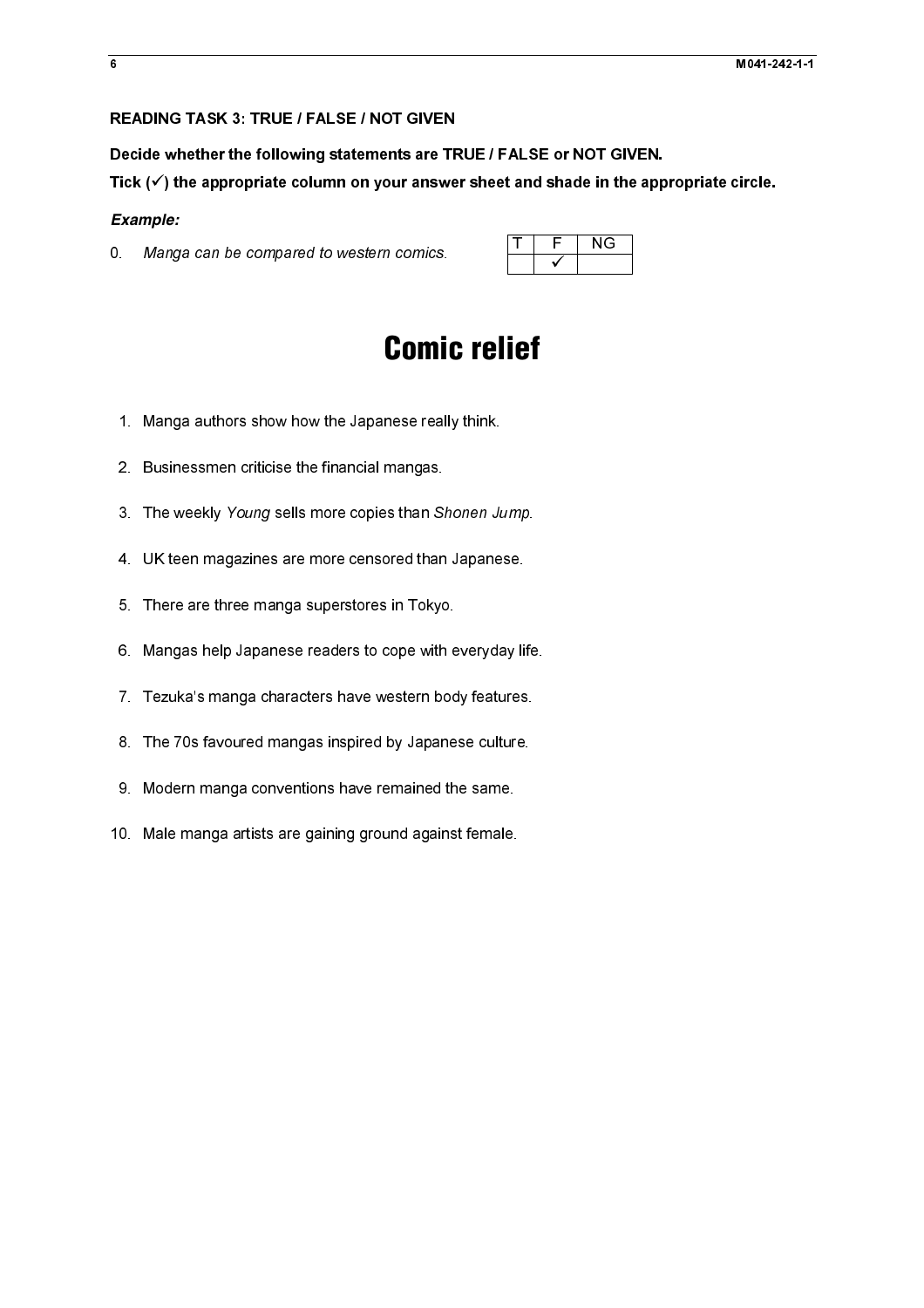## Comic relief

Adapted from an article in The Observer, 1 April 2001, by Andrew Smith

As you detach yourself from the tide of bodies flowing down pretty much any Tokyo pavement, you'll see the mangas sitting in neat piles outside newsagents and general stores. They look like comics, and visiting Westerners often mistakenly refer to them as such. But these are not comics: to millions of Japanese readers, they are portals to a parallel universe. The literal translation of manga is 'irresponsible writing'. If you want to know what's really going on in the minds of Japanese people, this is the place to look.

Adapted from an article in The Observer, 1 April 2001, by Andrew Smith<br>Hash down pretty much any Tokyo Inta the Japanese "a phats the studies" of responses "some artist" and set the material set of the material set of the At home, manga artists are treated like rock stars. They are wealthy and celebrated and teenagers dream of emulating them, because they've beaten the system, made a mockery of the endless hours of homework and graft that shape most people's weeks. It is estimated that 10 per cent of all books and magazines published in Japan are mangas. On the subway during rush hour you will see pinstriped businessmen reading financial manga, in which chisel-jawed players storm into boardrooms and avert corporate meltdown at the 11<sup>th</sup> hour. On the stands, sports, cookery and kids' editions sit next to piles of the voluminous teen weeklies such as Young and Shonen Jump. The latter such as *Young* and *Shonen Jump*. The latter<br>can be 3 inches thick and are claimed to sell up<br>to 5m copies per issue. Inside, there will be<br>lengthy stories centred around anything from<br>dealers in fake antiques to rival ga can be 3 inches thick and are claimed to sell up to 5m copies per issue. Inside, there will be lengthy stories centred around anything from dealers in fake antiques to rival gangs of cheerleaders. There are also plenty of hyperreal adult tales of hardware-encrusted space travellers and, in the ones aimed at teenage boys, lots of warped, adolescent sex of a sort that wouldn't be acceptable in UK teen mags. 'It's tolerated on the page because it's escapism,' says the editor of one such title.

It's not until you enter one of the manga superstores, however, that you come to appreciate the extraordinary breadth of manga culture. Comic Station Shibuya is arranged on three floors and claims to house 120,000 different mangas.

Ask why comics and the animated ('anime') films they spawn are so popular, and you'll get a

variety of responses. Some artists will point out that the Japanese 'alphabet' is pictorial rather than phonetic, meaning that the population is brought up to think in terms of pictures rather than syntax.

Mamoru Oshii, who directed the film adaptation of the Ghost in the Shell series, has a more sombre take on the whole thing. 'I don't think Japanese people could get through life without distractions such as manga,' he suggests. 'Their houses are tiny, the country is small, but with so many people. Japan is a tough place to live, so people can live in the world of manga for a while and it makes their daily life a bit more tolerable. It's like a Walkman – you cut the world out, it's a means of escape.'

The conventions of modern manga were laid down in the 20 years after the Second World War by a man named Osamu Tezuka, who was besotted with Disney. This is said to explain why most of its heroes are Caucasian in appearance, with saucer-like eyes and extravagantly long legs. In the 70s, as political radicalism swept across Japan's campuses, there was a call for less reliance on American traditions. What appears now in manga is a mix of the two cultures, although there is still a bias towards idealised Western-looking women, just as there is a clear taste for Western models in advertising.

It's hardly surprising, then, that the only place where manga conventions are regularly broken is in the women's sector. On an average visit to Comic Station Shibuya, 70 per cent of the customers might be female. Some carry armfuls of shojo manga, the beautifully drawn, romantically inclined stuff which is aimed at girls, but others browse the work of female artists such as Rumiko Takahashi – one of the most revered of all the manga artists, a multimillionaire with an estimated 80m books in print. Junco Ito suggests that manga is one of the few areas of Japanese life where women can compete with men on an equal footing.

> © The Observer © The Observer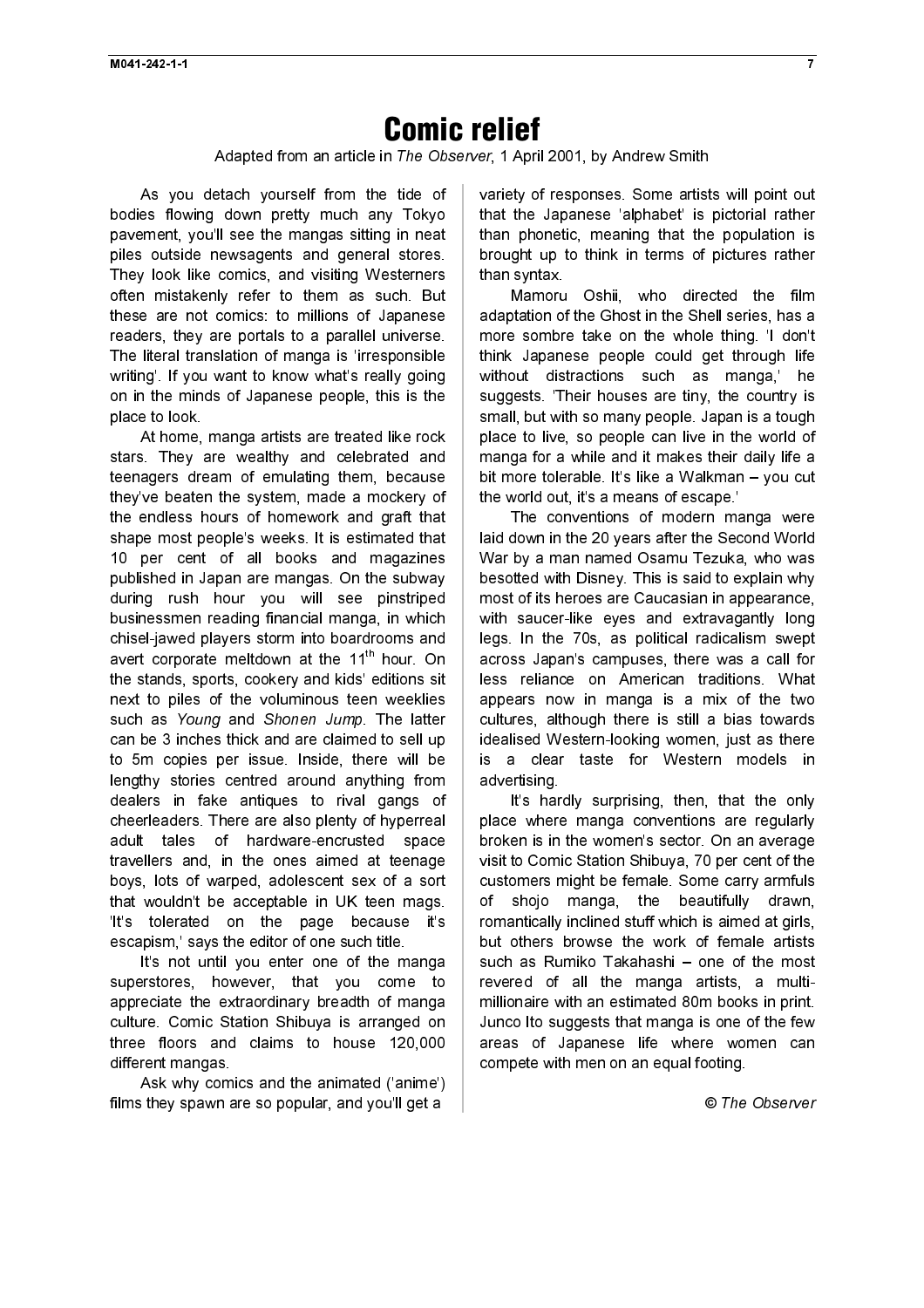### TASK 1: GAP FILL

Read through the article to the end carefully, then write the missing words in the spaces provided on the answer sheet.

Contractions such as can't, isn't, it's etc count as one word. There is ONE word missing in each gap.

There is an example at the beginning: Gap 0.

Adapted from the article in The Observer, 15 September 2002, by Sophie Radice

My 11-year-old son's obsession with going to Dominica, a densely forested, mountainous island in the Windward Islands of the eastern Caribbean, started about five years ago. \_\_0\_\_ Although he is as much English, Scottish or French as he is Dominican, he is understandably more interested in \_**1**\_\_ tropical roots. His nagging about wanting to go 'to the place that is basically my home' \_\_**2**\_\_ a peak last winter. His obsession began to infect all the family, and I thought  $\cdot$  3  $\cdot$  timing – before his big move to secondary school – would be just right.

**E: POZNAVANJE IN RABA JEZIKA** (Čas reševanja: 40 minut)<br>TASK 1: GAP FILL<br>
Read through the antive to the end *carefully*, then write the miss<br>
Read through the antive such as a car, then the specified on the antive such a Returning to the place of your ancestors can be a risky business, though. My Ghanaian brother-inlaw tells of bewildered black Americans visiting his country  $\underline{\phantom{a}}4\underline{\phantom{a}}$  wandering around in confusion and culture shock. I worried on the plane that the build-up might have been \_\_**5\_**\_ much. How could it possibly live up to five years of expectations? Landing at Melville Hall \_\_6\_\_ in the west of the island was a good start. The plane had to swerve and lean into a forest of the lushest greens any of us had seen. Massive birds that my son recognised as frigates swooped into the sky. He gasped, 'It's Jurassic, Mum,' and I knew what he \_\_**7**\_\_. Here Carib Indians and escaped slaves hid from the French and British and survived in the thickly vegetated valleys and volcanic peaks. Consequently it is the only place in the Caribbean \_\_**8**\_\_ a 3,000-strong Carib community still exists. It is called a 'botanist's heaven' because much of it is too wild and too rocky, with swelling rivers and unpredictable weather, to have been tamed \_\_9\_\_ man. For Louis, a real natural history buff, his 'home' island was a dream come true.

At the tiny airport we were greeted by a phone call  $\_\,\,$  10 $\_\,\,\,$  Louis's great uncle, who asked us to stay with him in the country for the weekend. We set \_\_**11**\_\_ in a Jeep driven by Lambert Charles,

 $\_$ 12 $\_$  knowledge of the natural and political history of the place is second to none. Our first impressions took in brightly-coloured fishing boats bringing in the evening catch with people weighing up and haggling; men sitting on the steps of houses of wood and corrugated iron right next to fourbedroomed mansions and old-fashioned wood houses painted orange or pink or sky blue with yellow windows; farmers with machetes and schoolchildren in smart uniforms with home-\_\_13\_\_ cricket bats walked along the S-bend roads that climbed \_\_14\_\_ and down into the Central Forest Reserve. Everyone waved, shouted hello or beeped their horn in a place where tourists are not  $\overline{\phantom{a}}$  15 commonplace.

Trees were weighed down 16 mangoes, breadfruit, bananas, plantain, passion fruit, limes and coconuts. Strange-shaped and brightly-coloured flowers with heavy phallic protrusions attracted dozens of hummingbirds. Plants \_17\_ ferns and bay trees were on a giant scale. And the looming volcanic mountains seemed to be on all sides. The children's eyes were wide and my husband and I were grinning. We reached Stowe in the south as the night drew in. At the elegant Zandoli Inn our windows were flung open and the birds and frogs and crickets competed loudly with the sounds of the Atlantic crashing on the rocks below. Fireflies danced when we \_\_**18**\_\_ off the lights. 'What do you think, then?' I asked Louis before he fell asleep under the mosquito \_\_**19\_\_** with his sister. 'It's better than I thought,' he said. 'Much better.'

The next day set the adventurous pace of the rest of the holiday. We hired a Jeep so we could really explore, my husband revelling in the daring though courteous driving. Snorkelling in the morning washed  $\_20\_$  the long journey. We saw more colours than any of us have seen under the sea before. Louis told us there were yellow trumpet fish, spotted rock hind, blue and yellow-striped smallmouth grunt, orange soldier fish… We understood \_\_**21**\_\_ Dominica with its corals and underwater volcanic formations is one of the top diving sites of the world. When it rained heavily in the sea, a relief from the hot \_\_**22\_**\_, we laughed, amazed that just yesterday we were in grimy, grey old London. In the afternoon we went with local guide Justin John up to Victoria Falls. Like everyone we met during our two-week stay in Dominica, he didn't \_**\_23**\_\_ the luxurious plant, bird and marine life for granted. He crushed leaves and flowers in his hands and got us to sniff and taste. He told us the local and Latin names and **\_\_24** uses the Dominicans had for each plant, many of **\_\_25** \_\_ medicinal.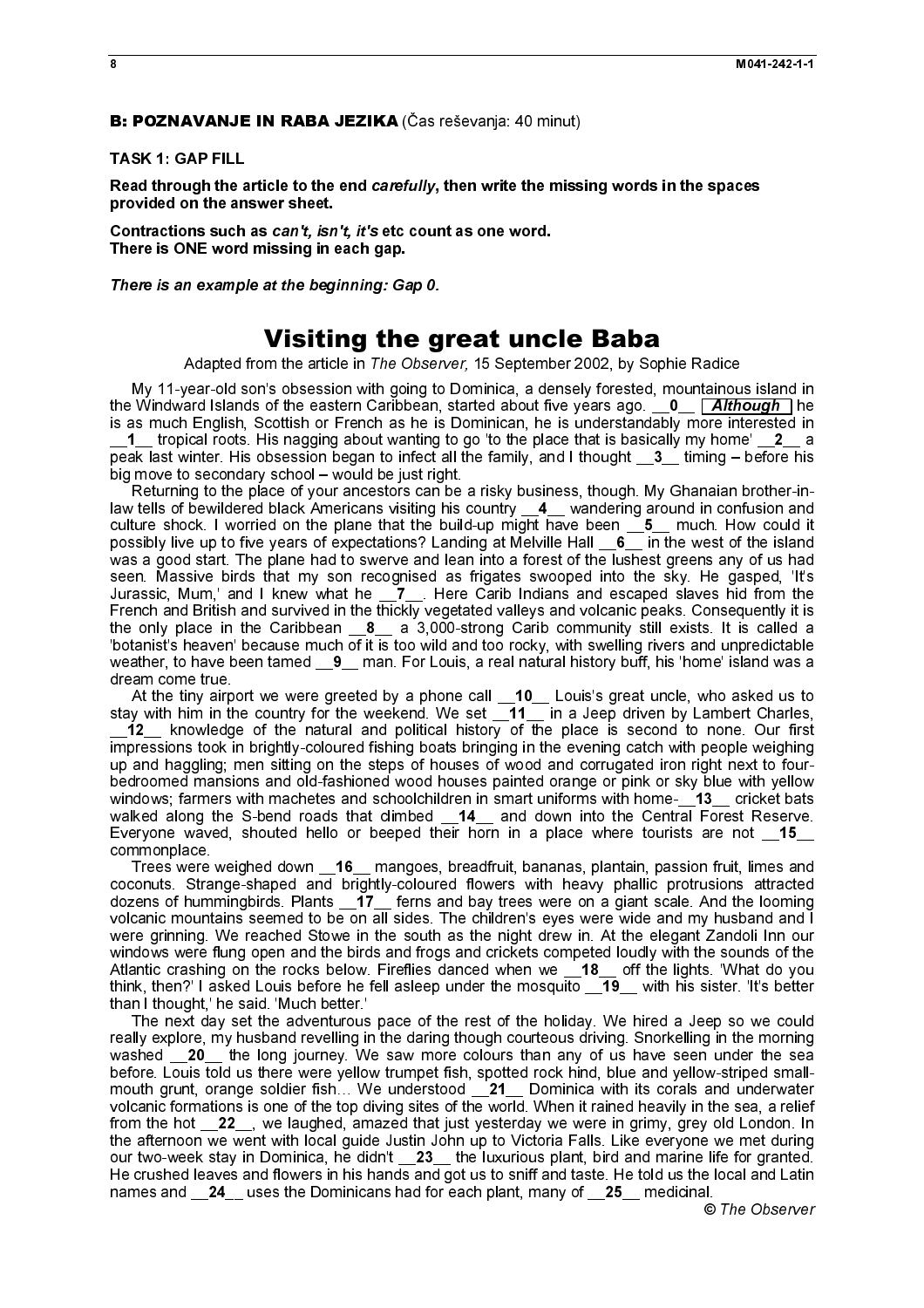TASK 2: GAP FILL

Write the correct form of the verb given in brackets in the spaces provided on your answer sheet.

There is an example at the beginning: Gap 0.

# A fine balance

Adapted from an article in The Observer, 3 March 2002, by Juliet Shedden

One of the first beneficiaries of Whitbread's work-life balance scheme, Wendy Johnson says that if she  $\overline{\phantom{a}}$  (NOT / OFFER) that chance, things would have been very different.

There is an example at the beginning: Gap 0.<br>  $\bigoplus$  Adapted from an article in The Obs<br>
One of the first beneficiaties of Whitterea.<br>  $\bigoplus$  Martist here  $\bigoplus$  to come back to word  $\bigoplus$  the  $\bigoplus$  there first be  $\bigoplus$ <u>\_0\_ was invited to</u> to come back to work part-time site the birth of her first child. She come back to work part-time come back to see a say. but one dependent to come back to see a such a come back to see a such a come 'I  $2$  (NOT / PLAN) to come back,' she says, 'but one day I  $3$  (CALL) by one of my colleagues and asked if I would be interested in some part-time work for two days a week back in my old department.' She jumped at her chance. Since her return, Johnson says she  $\_$ 4 $\_$  (NOTICE) that many of her colleagues are also on part-time contracts and that there has been a noticeable growth in the number of people working as part of job-sharing schemes. 'When I initially \_\_**5\_\_ (COME)** back to work, it was just part-time, two days a week. I now do a job share, three days a week.'

She works in the strategic development division, \_\_6\_\_ (SHARE) the responsibility for the acquisition of new hotels, and finds the role fulfilling. Thanks to the work-life balance scheme, Johnson is now able to enjoy what she calls 'the best of both worlds'. She feels that three days in the office is a long enough period to get properly involved in projects and keep in tune with what is happening in the department.

'It's great. You keep your hand in, you learn new technology and update your skills,' she says. It's also good for Whitbread because if people \_\_7\_\_ (NOT / COME) back part-time the company can lose the skills and information that people carry with them through years of service.'

Johnson thinks Whitbread has been flexible and taken care to work within her individual needs and requirements. 'They \_\_8\_\_ (ADAPT) to my needs as far as they can. They make compromises. Should you ever  $\overline{\mathsf{need}}\_9\_$  (LEAVE) early, say your child is poorly, there is never a problem. They don't give you a hard time about it.They are very good.'

In her days off work, Johnson \_\_10\_\_ (USE) her spare time for her own leisure. And working part-time gives her a lot more quality time with her daughter. She can pick her up from school on the days she is at home and take her swimming on Mondays after school. Johnson feels loyal to the company because it has given her valuable flexibility in her working hours. She is motivated by the lengths the company goes to keeping her informed about what **11** (GO ON).

Johnson believes the company has worked hard at \_ 12 (MOTIVATE) her. 'I 13 (ENCOURAGE) to use my initiative and to go on training courses for Power Point and Excel: the basic products the company use.'

She can't see herself going back to work full-time because she feels she **14** (FIND) the ideal working conditions. For the immediate future, she says, she would like to stay as a part-timer. She is confident that when her daughter  $\_\,\!\!\!15\_\,\!\!\!$  (BE) older, should she change her mind, she has an employer to whom she can go and ask to work full-time again.

© The Observer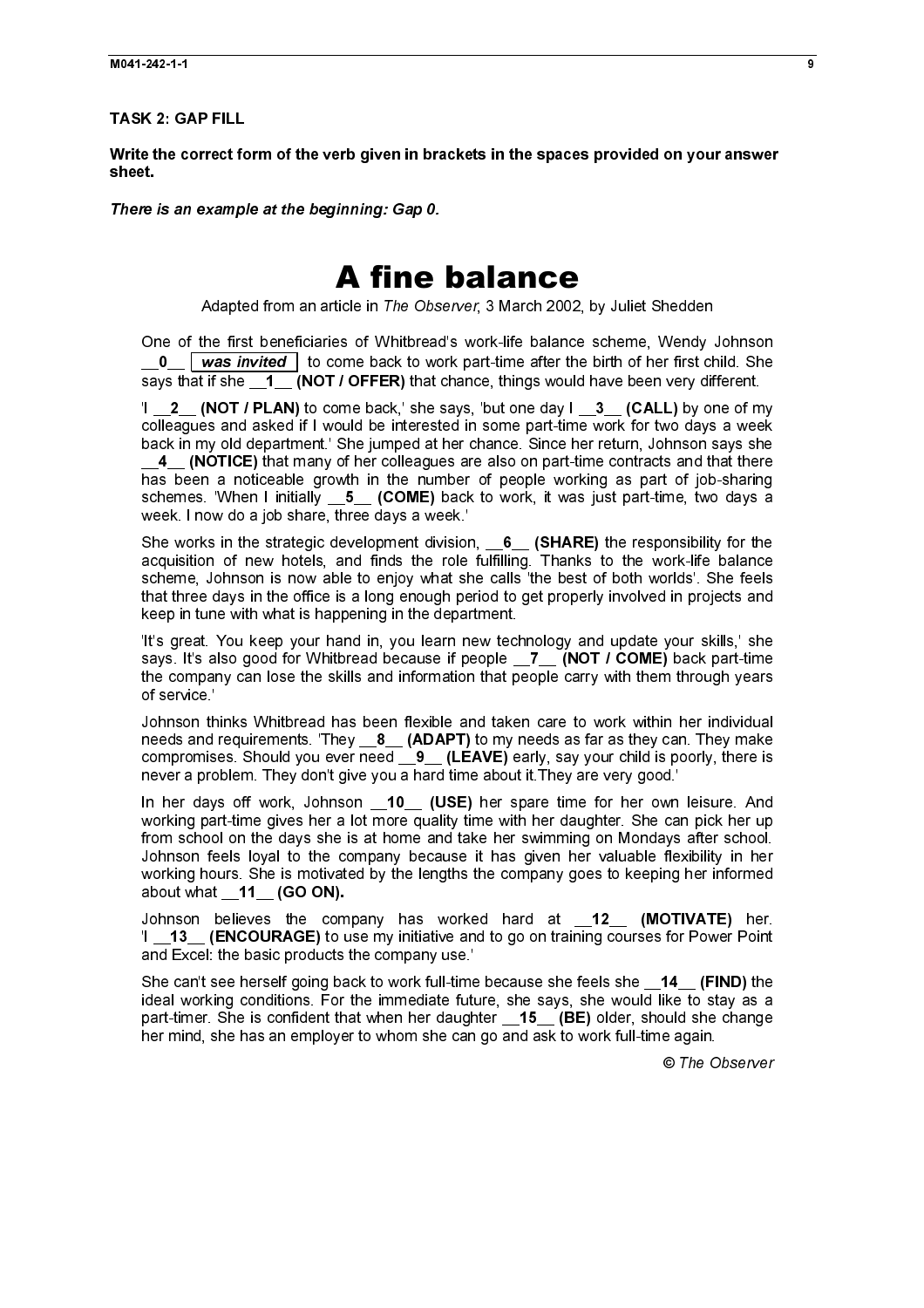### Black arts flourishing among the black-eyed beans

Adapted from an article in The Observer, 3 March 2002, by Neasa MacErlean

- in supermarkets, you are exactly the sort of person they want to keep coming back. The layout, pricing and even the smell of the store is designed with you in mind. But if you are frugal, live alone and buy only what's on your list,
- Write the correct form of the v<br>
Merite is an example at the be<br>
Black arts flo<br>
Adapted from an an<br>
0) IMPULSE If you are<br>
in superr<br>
back. The in superr<br>
back. The in mind.<br>
1) PROFITABLE you're are This is t<br>
locates<br>
l answer sheet.<br> **Black arts flourishing among the black-eyed bea**<br>
Maced from an article in The Observer. 3 Mach 2002, by Nessa MacErican<br>
(a) IMPULSE<br>
Maced from an article in The Observer. 3 Mach 2002, by Nessa MacErican There is an example and and analytical<br>
0) IMPULSE<br>
1) PROFITA<br>
2) OFFICE<br>
3) TYPICAL<br>
4) RETAIL<br>
5) ANNOUN<br>
6) SIGNIFY<br>
7) ALCOHO<br>
8) POSSIBL<br>
9) COMPLA **Black arts flourishing an**<br>Adapted from an article in *The Obse*<br>0) IMPULSE If you are an  $\frac{0}{2}$  in supermarkets, you are hack. The layout, pricing in mind. But if you are m<sub>l</sub> shopper an  $\frac{1}{2}$  work are fructions 1) PROFITAE<br>
2) OFFICE<br>
3) TYPICAL<br>
4) RETAIL<br>
5) ANNOUNC<br>
6) SIGNIFY<br>
7) ALCOHOL<br>
8) POSSIBLE<br>
9) COMPLAI 1) PROFITABLE<br>2) OFFICE<br>3) TYPICAL<br>4) RETAIL<br>5) ANNOUNCE<br>6) SIGNIFY<br>7) ALCOHOL<br>8) POSSIBLE<br>9) COMPLAIN<br>10) CHOOSE If you are an  $\Box$  <u>Impulsive</u> D buyer who spends more than £100 a week<br>in supermarkets, you are exactly the solid person they want to keep coming<br>back. The layout, pricing and even the smell of the stone is designed with you're an  $\_1$  shopper who leaves them cold.<br>This is the time of year when the supermarked bincrease their market share. They know that minicrease their market share. They know that mole allot demonstrate their attractiv This is the time of year when the supermarkets launch major offensives to increase their market share. They know that many shoppers tightened their belts after overspending at Christmas so the big names each try to demonstrate their attractiveness.

Although the proportion of our incomes spent on food has fallen from a third to

- pensioners earmark 19% of their total weekly spending – £26.40 – for groceries, says the 2002 Social Trends survey, though other single adults spend as little as £32, or 12%.
- 3) TYPICAL<br>4) RETAIL<br>6) ANNOUI<br>6) SIGNIFY<br>7) ALCOHC<br>8) POSSIBI<br>9) COMPLA 4) RETAIL<br>5) ANNOUN®<br>6) SIGNIFY<br>7) ALCOHOI<br>8) POSSIBLI<br>9) COMPLAI<br>10) CHOOSE 5) ANNOUI<br>6) SIGNIFY<br>7) ALCOH(<br>8) POSSIB<br>9) COMPL/<br>10) CHOOSI research group Verdict, announced price cuts totalling £70m on 1,500 of Verdict.

It is not quite as simple as that, however. Tesco admitted on its website that it had increased 1,750 prices since Christmas. It defended these rises – offers coming to an end.

a sixth over the last 50 years, according to  $\frac{2}{2}$  statistics, we still and  $\frac{3}{2}$  spend between £25 and £32 a week each on it. Even single pensioners earmark 19% of their total weekly spending  $-$  £26.40 – for spe **3**\_ spend between £25 and £32 a week each on it. Even single<br>passiones sammark 19% of their total weekly spending – £26.40 – for<br>groceries, says the 2002 Social Trends survey, though other single adults<br>spend as little Tesco, hailed 'the best  $-4$ \_ in Britain in food and anything else' by retail<br>research group Verdict, announced price cuts totalling  $\bar{x}$  on n 1,500<br>products last month. This will be followed by many more  $-5$  from all products last month. This will be followed by many more  $\underline{.5}$  from all the<br>of Verdict.<br>of Verdict.<br>It is not quite as simple as that, however. Tesco admitted on its website that it<br>left of producting 200 on  $-\underline{T}$  dri other supermarkets, and they will be  $\_6$ , 'says Richard Hyman, chairman<br>of Verdict.<br>It is not quite as simple as that, however. Tesco admitted on its website that it<br>had increased 1,750 prices since Christmas. It defend including 200 on  $\_7$  drinks alone – by saying many resulted from special<br>offers coming to an end.<br>Supermarket pricing is a spectacular black art. With hundreds of stores,<br>thousands of products and suppliers, and million Supermarket pricing is a spectacular black art. With hundreds of stores, thousands of products and suppliers, and millions of customers, there is a the supermarkets seem to keep their customers happy. In its consumer

5) SIGNIFY<br>
5) ALCOHOL<br>
5) POSSIBLE<br>
5) COMPLAIN<br>
5) CHOOSE 7) ALCOHO<br>8) POSSIBL<br>9) COMPLA<br>10) CHOOSE 8) POSSIBLE<br>9) COMPLAIN<br>10) CHOOSE 9) COMPLAIN<br>10) CHOOSE<br>T research, the magazine *Which?* has always found the same result: 'Our<br>surveys have consistently shown that customers have few <u>9</u>\_ about supermarket service and quality.'

vast range of  $\underline{\hspace{0.8cm}}8$  for the sales teams. And the extraordinary thing is that<br>the supermarkets seem to keep their customers happy. In its consumer<br>research, the magazine *Which?* has always found the same result: surveys have consistently shown that customers have few  $\_9$  about<br>supermarket service and quality.'<br>Even so, there are variations in the images of the major stores. In its latest<br>survey Which? found that shoppers rated )<br>10) CHOOSE<br>D Even so, there are variations in the images of the major stores. In its latest survey Which? found that shoppers rated Asda head and shoulders above the others in terms of 'low prices' and 'value for money'. The more upmarket 10) CHOOSE Waitrose was second for value but unbeatable for quality and **\_\_10\_\_**, the researchers found.  $\bullet$  *The Observer* 11) CHOOSE<br>10) CHOOSE<br>10) CHOOSE researchers found.

© The Observer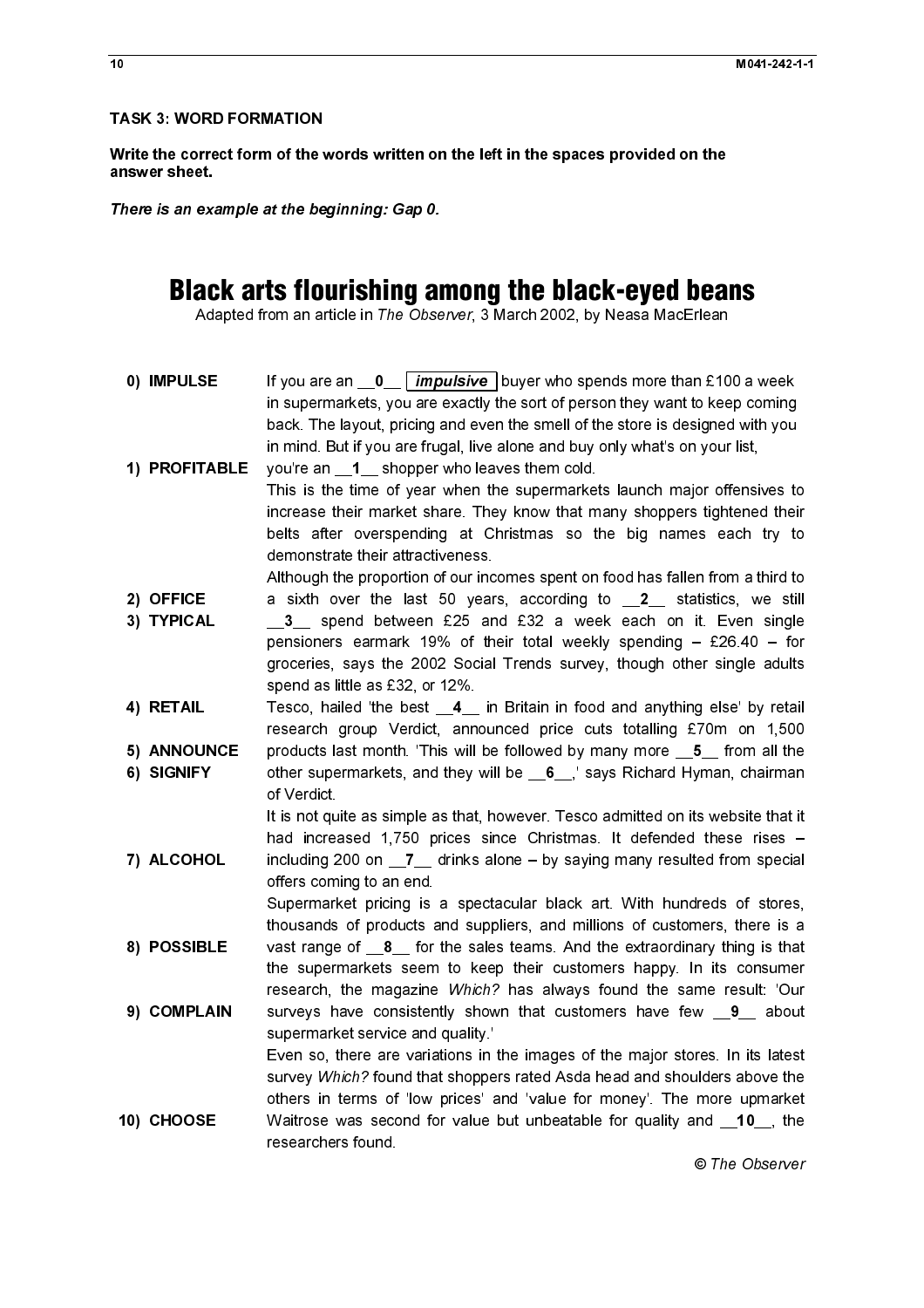PRAZNA STRAN